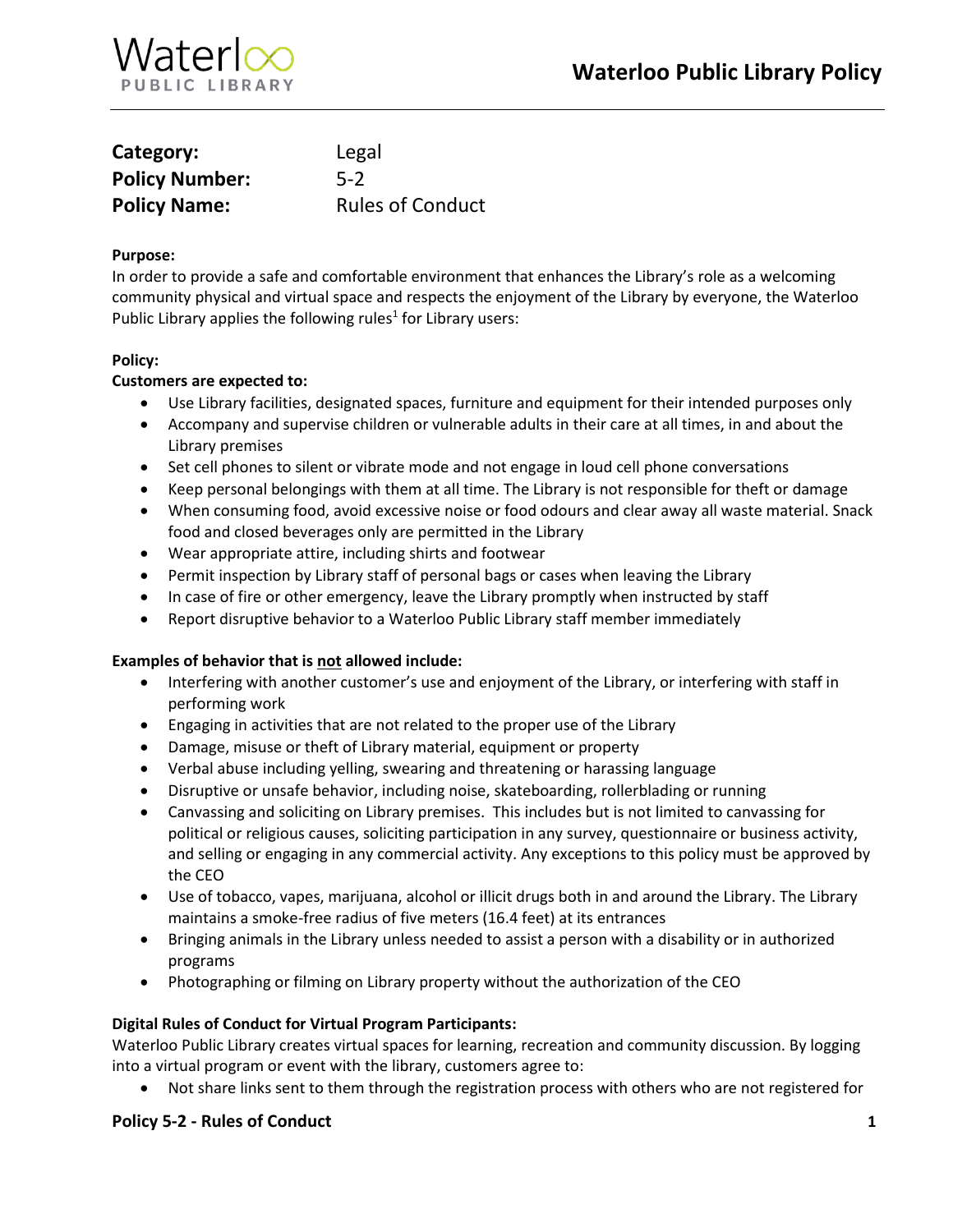

## the program

- Treat others with courtesy and respect
- Understand that language or behavior that can be interpreted as harassment, discrimination, obscenity, hate-speech, illegal activity or anything else that is similarly distressful to individuals participating in the event will not be tolerated. Participants engaged in any of these activities will be removed from the program and prevented from registering in future events
- Enter the session they have registered for using the name they have registered under to support the security measure the library has in place
- Mute their microphone when it is appropriate to do so or have been requested to do so

# **Consequences of violating Waterloo Public Library's Rules of Conduct:**

 Serious violation of the Library's *Rules of Conduct* may result in suspension of Library privileges, costrecovery charges or sanctions as per the *Criminal Code of Canada*, the *Public Libraries Act*, the *Occupational Health and Safety Act*, the *Trespass to Property Act*, the *Smoke-Free Ontario Act* and the *Public Works Protection Act*

*<sup>1</sup>Public Libraries Act RSO 1990, c. P. 44, s 23 (4)*

# **Document Record:**

| April 2007   | Initial Release |
|--------------|-----------------|
| March 2014   | Reviewed        |
| October 2018 | Reviewed        |
| June 2019    | Reviewed        |
| May 2022     | Reviewed        |